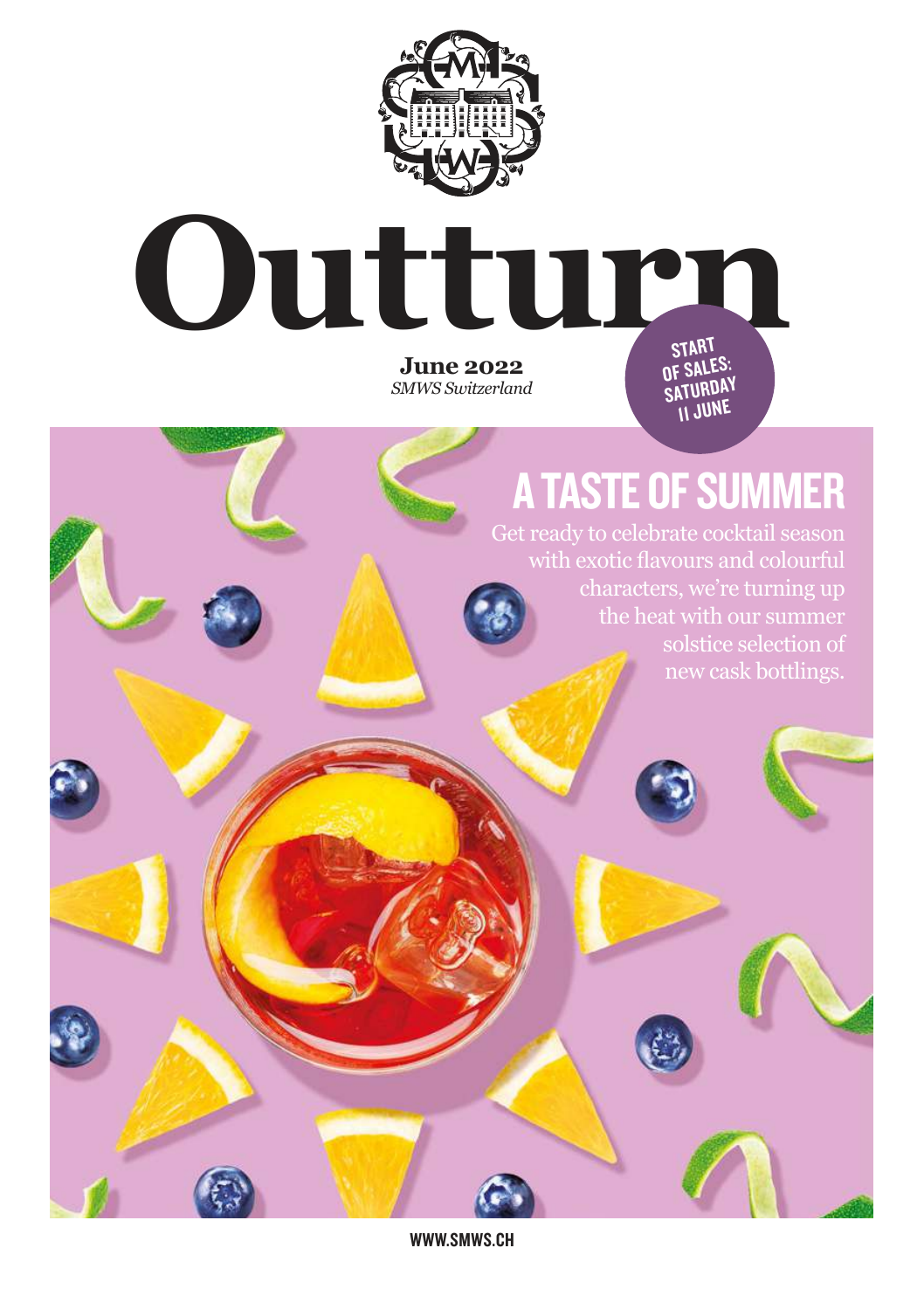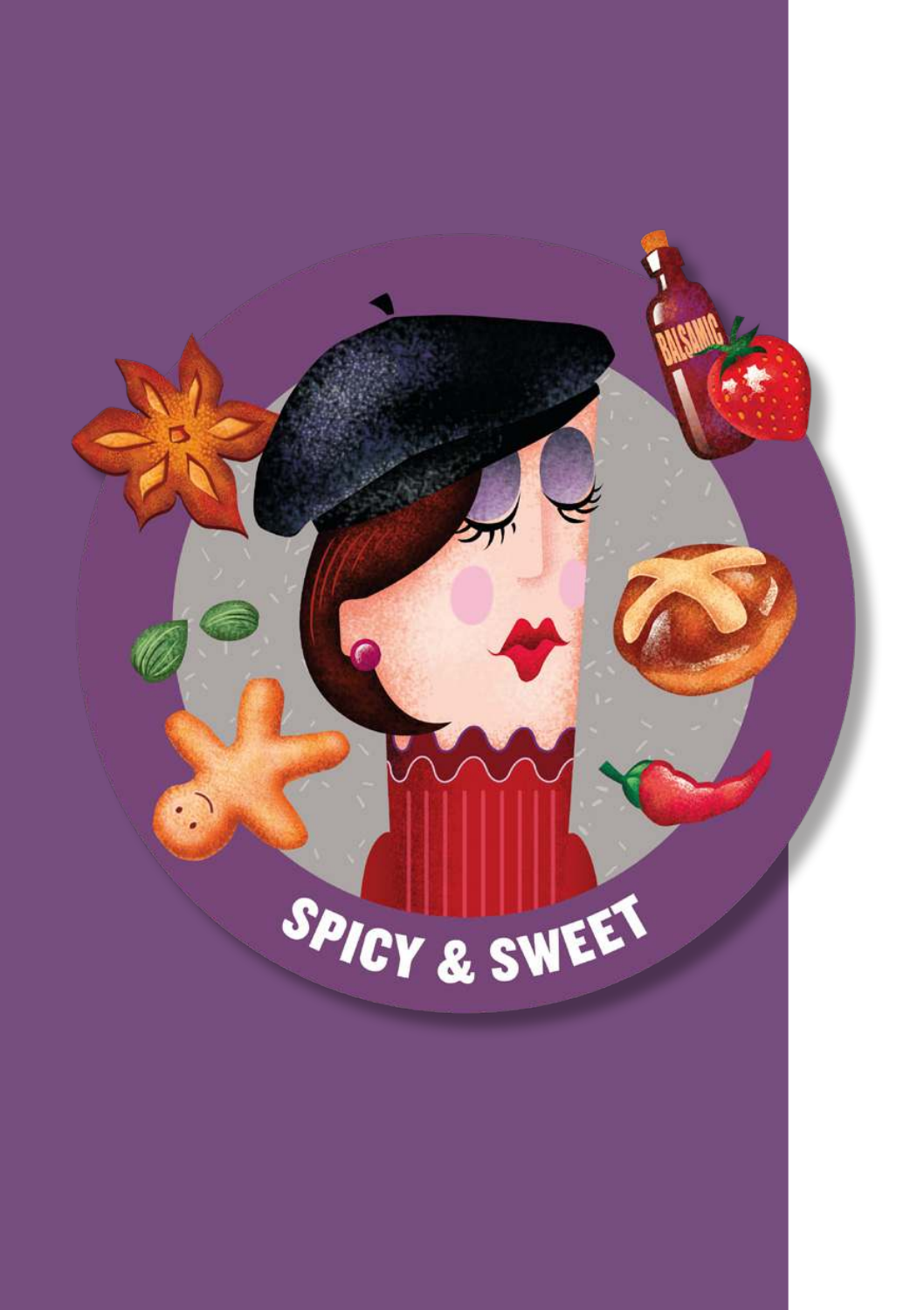The series, "Where flavour comes alive", continues this time round with our "Spicy & sweet" flavour profile. Although Easter is already behind us, the spring-like flavours also blend wonderfully with the early summer.

The June edition of Outturn is packed with tasty goodies. Check out bottling *38.34: Exceedingly exquisite* and get to know a whisky from a Rothes distillery that has been closed since 2002, or one of the Society's rather rare distilleries with bottling *100.37: Ale and tea.*

For all those who love peat, this time we even bring you examples of all peat profiles: the lightly peated *4.327: Sweet tooth smoke*, the peated *16.61: Under the ruadhar* and the heavily peated *53.413: Bonfire on a Clyde puffer*. This means there will still be smoke signals, even in summer.

I hope you won't get bored with all these bottlings; otherwise, please take a look at our online shop, where you can find around 50 further bottlings.

Warmest regards

Patric Lutz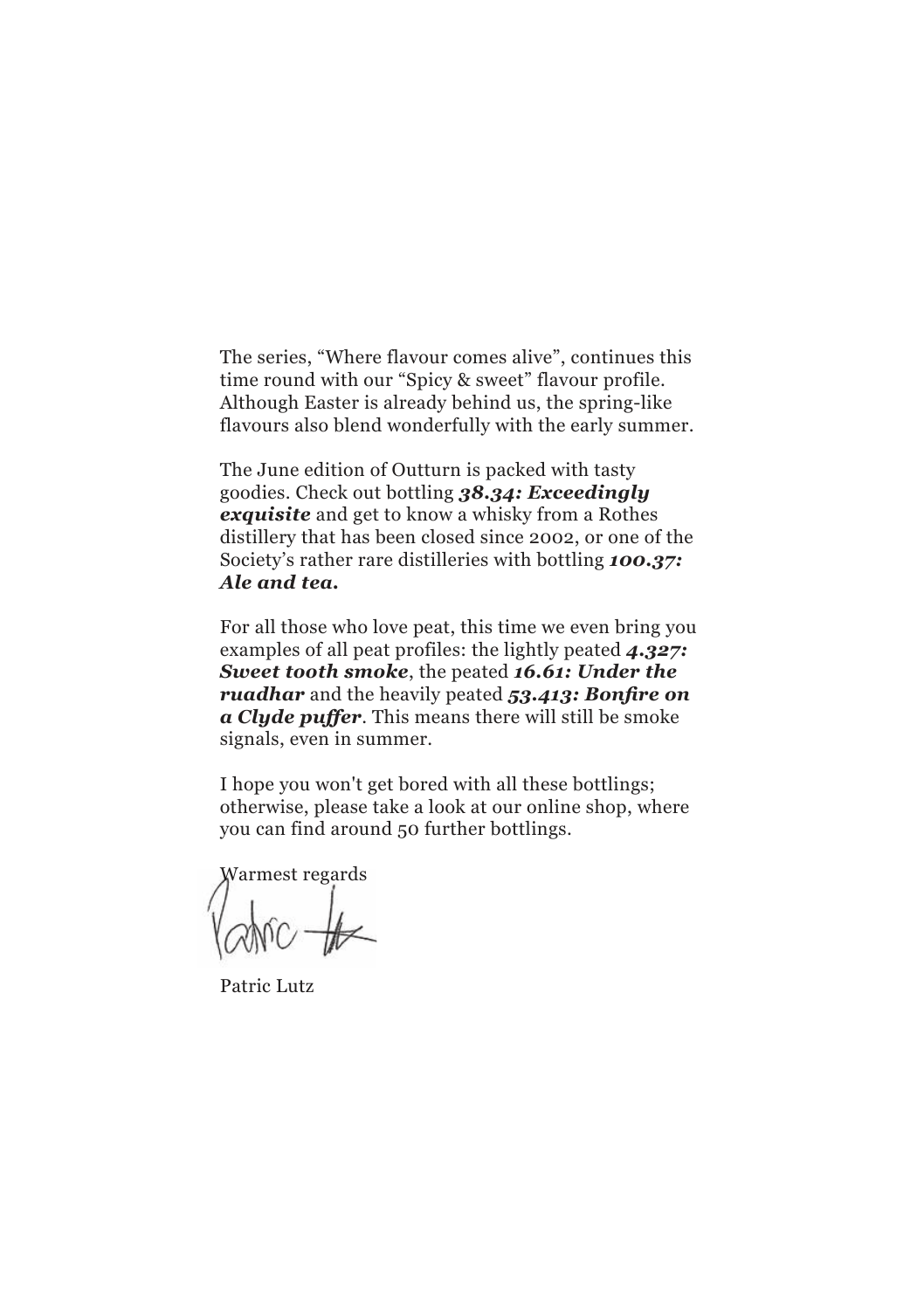

## WHERE FLAVOUR COMES ALIVE SPICY & SWEET

*Echoing the sweet, spicy and malty flavours of your treats with a dram cut from the same aromatic cloth will certainly make for an indulgent experience, as Julien Willems explains.*

With 877 whiskies bottled since 2014, Spicy & Sweet is the Society's largest flavour profile. This isn't surprising, considering most Scotch whisky has spicy and sweet characteristics. But it's up to the Tasting Panel to decide if these are a whisky's dominant traits, or if other flavours such as peat or vanilla ultimately steal the show. Sweet and spicy flavours are mostly associated with maturation, but the spirit also has a crucial role to play. Let's have a look at how those hotcross bun flavours are created in a whisky.

### TALKING TANNINS

Just like the sweet, coconut-tasting oak lactones, (mentioned in more detail here, other compounds also occur naturally in oak and are easily extracted by the maturing spirit. Among them, tannins are known to confer a powdery and astringent mouthfeel to cask-aged whisky and to some, that might already feel like a spicier side. We often see comparisons between tannin-rich European oak (Quercus robur) and American oak (Quercus alba) as if the latter did not give off any tannic notes to whisky. But this is not quite accurate.

Just as there is a great variability in lactone concentration in American oaks, the same is true for tannins. Exactly how much tannin is produced by Quercus alba, though, may depend on its environment. Indeed, as Dr Andy Forrester, SMWS spirits educator, says: "We think tannins are a feeding deterrent and a response to environmental stresses, helping the trees to avoid attacks by pests."

This means the levels can vary greatly and makes every cask unique. Coopers, however, can measure the levels in the wood using modern technology and by selecting staves to build a cask with the desired flavour profile.

### FEELING THE HEAT

So how do we come to perceive such spicy flavours as cinnamon, allspice, or cloves and gingerbread spices in this Spicy & Sweet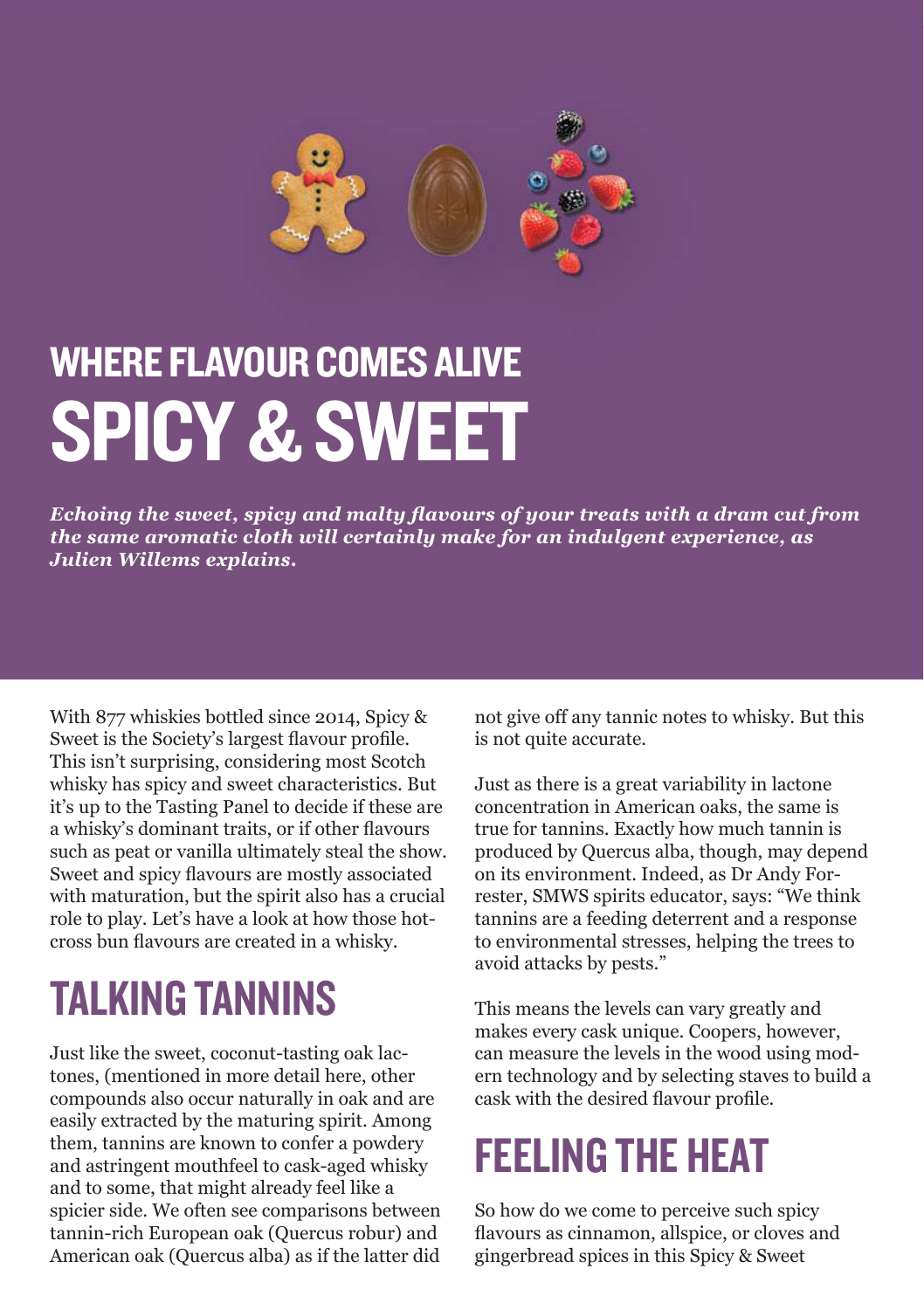

whisky? After coopers have selected the staves and assembled a cask, they will toast and/or char it to the desired level to obtain different balances of certain flavour compounds for the spirit to extract. Wood is mostly composed of lignin, which once exposed to heat degrades into a large variety of flavour-active molecules. We know this is the process by which vanillin and its dreamy sweetness is created.

Along with vanillin, compounds such as eugenol – perceived as a spicy, clove-like aroma – and guaiacol – which has a broader spicy and smoky temperament – are also converted from lignin. These can be in different relative concentrations, depending on how the oak was heated. Their relative concentrations and the interplay with other flavours may create a whole spectrum of aromas we perceive as spicy.

What about flavours of strawberry, balsamic and spiced wine? Other cask attributes may also influence whisky and give it spicier and sweeter notes. The previous content of the cask can help to cultivate the temperament necessary to

enter this profile. Indeed, wine and sherry casks are known to give whisky flavours of wine and spices, but don't discount rum, charred oak or even IPA casks, they all have the potential to tip the flavour profile towards Spicy & Sweet.

### GRIST TO THE MILL

Pretending that the Spicy & Sweet profile is only about cask influence, though would be a bit of a, dare I say, hare-brained idea. Whisky is after all a spirit and the flavours created by its ingredients and the steps leading to distillation should not be overlooked.

We have mentioned previously that acids and esters are responsible for some of the sweet or citrussy fruity flavours we perceive in whisky, and they are present in abundance here too. How abundant they are will depend on the distillate and will ultimately be decisive in pushing a whisky towards sweeter, rounder flavours, or let the cask take things to spicier places.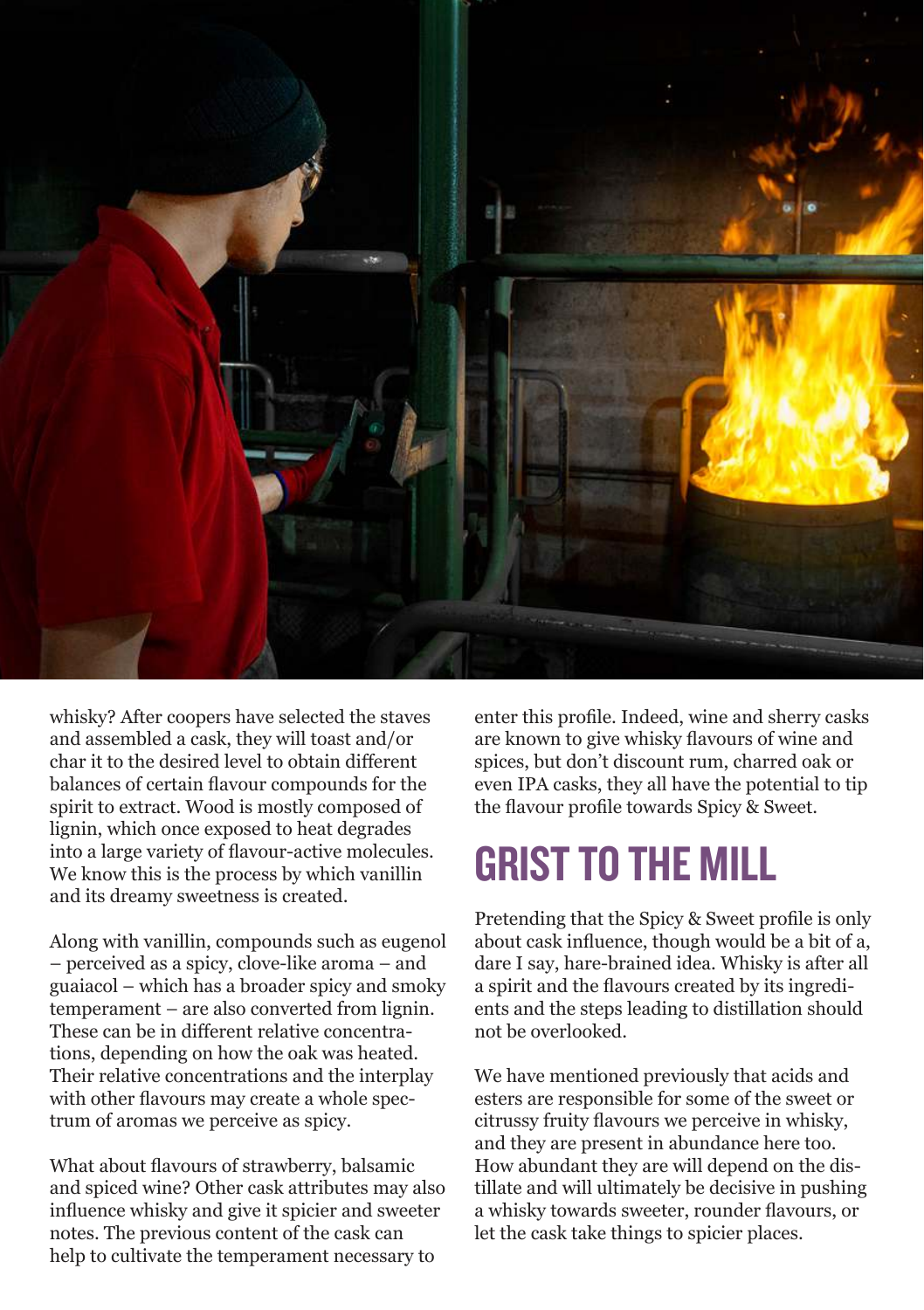

It's not just about esters though. I may not be much of a baker, but I know this life-truth: you can't make a hot cross bun with only fruit and spices, can you? You'll need flour and yeast to give it those wonderous freshly baked, cereal and malty flavours once it's out of the oven. Well, here you need grist. "During mashing, some compounds are extracted from malted barley and then modified through fermentation and subsequently concentrated by distillation. In the new-make spirit these compounds are thought to be the ones giving whisky its cereal, malty backbone" says Dr Andy.

"Unlike for fruity, which we attribute to the esters, exactly which compounds create these flavours is not fully understood yet, but we know they are ultimately derived from barley. This poses interesting opportunities for flavour innovation."

### SPECIALTY MALTS

We have mostly given credit to the cask for the spicy flavours, but the spirit is likely also partly responsible. We know that rye whiskies are known as spicy distillates, so there might be something in selectively breeding barley varieties for their spicy character, like there is in rye.

Perhaps the answer lies in some of the 'heritage' varieties we hear so much about in whisky these days. A number of distilleries are now working with 'specialty malts' (crystal malt, chocolate malt), which are widely used in brewing. As Dr Andy explains: "We know from chemical analysis that some of the flavour active compounds that can only be produced during the roasting and toasting process (perceived as chocolate, coffee, roasted, roasted nuts,) go through distillation and end up in the new make spirit."

So, perhaps we could use specialty malts to produce the perfect Easter whisky with big, indulgent, chocolatey, pastry and hot cross bun flavours? All in all, obtaining a Spicy & Sweet profile is once again a matter of different balances. Although spicy flavours are mostly derived from the cask, the Spicy & Sweet profile is not solely conditioned by one single factor, it is the expression of an entire realm of possibilities with enormous room for variations and discoveries. But let's go back to enjoying our hot cross buns, creme eggs and other Easter treats. We've spent enough time down the technical "rabbit hole".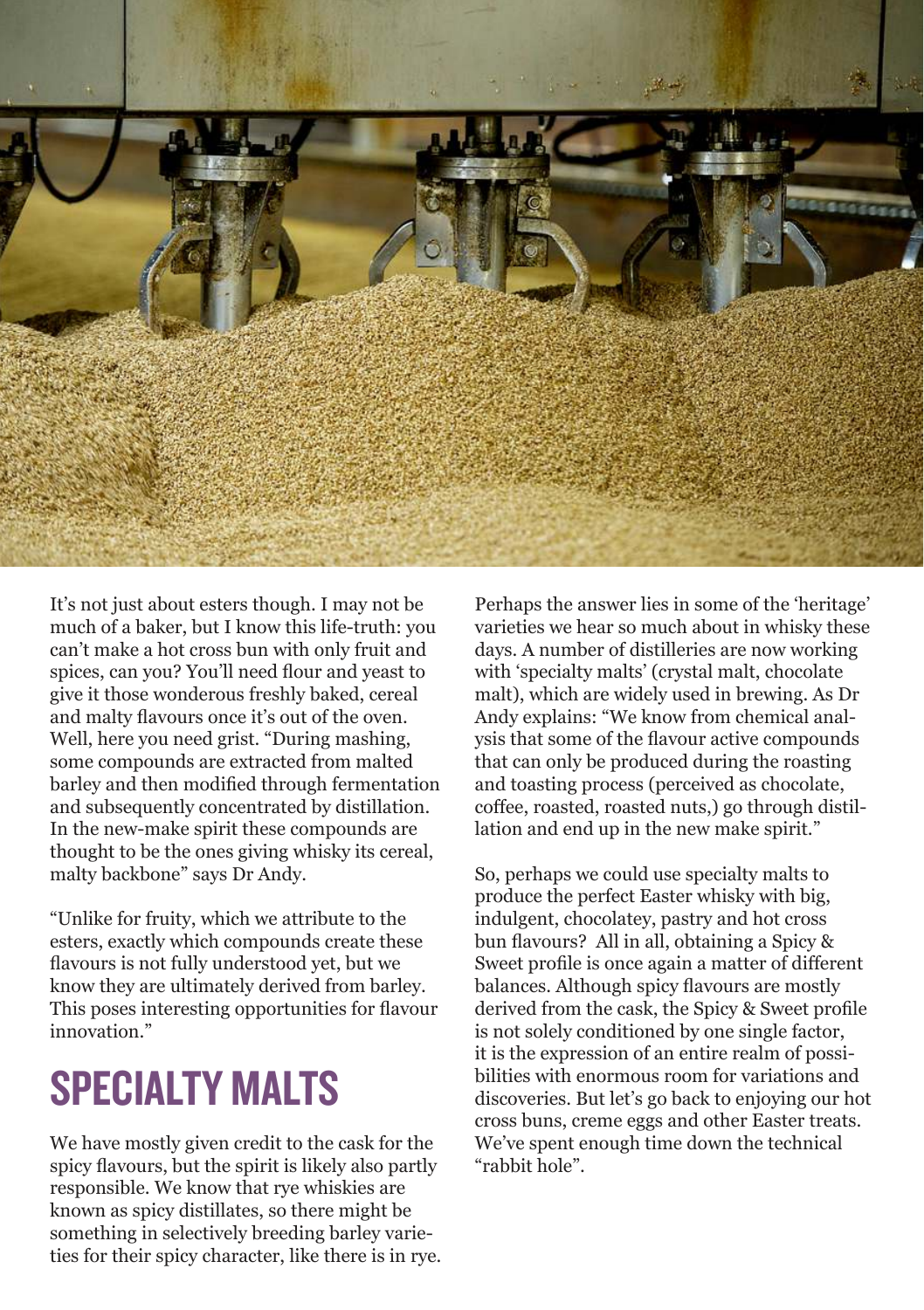### TURMERIC TONIC

SPICY & SWEET

#### **CASK NO. 9.245** CHF 139.–



| REGION    | <i>Speuside</i>            |  |  |
|-----------|----------------------------|--|--|
| CASK      | 1st Fill Ex-Bourbon Barrel |  |  |
| AGE       | 18 years                   |  |  |
| DISTILLED | 11 September 2003          |  |  |
| OUTTURN   | 200 bottles                |  |  |
| ABV       | 54.9%                      |  |  |

We opened a bag of jelly babies and mixed in were strawberry sweets and some red liquorice rolls with a fizzy sugar coating. To taste clotted cream, cocoa nibs, tonka beans and nougat while on the spicy end of the spectrum, we had chewy chocolate gingerbread cookies loaded with all the festive spices. Following reduction one panellist was transported back to early childhood with an apricot, peach and golden raisin puree, while others got the scent of white chocolate cranberry fudge. Meanwhile on the palate, still some tingling spice as we infused turmeric, ginger and orange zest with boiling water to make a turmeric tonic sweetened with agave nectar.

| <b>REGION</b>       | Speyside                      |  |  |
|---------------------|-------------------------------|--|--|
| <b>INITIAL CASK</b> | Ex-Bourbon Hogshead           |  |  |
| <b>FINAL CASK</b>   | 2nd Fill Ex-Red Wine Barrique |  |  |
| AGE                 | 11 years                      |  |  |
| <b>DISTILLED</b>    | 25 March 2010                 |  |  |
| <b>OUTTURN</b>      | 270 bottles                   |  |  |
| ABV                 | 58.1%                         |  |  |
|                     |                               |  |  |

A rich and earthy aroma up front, one which incorporated honey roast parsnips, mead, cherry bakewell tart, chopped hazelnuts, ground ginger, green peppercorns and red wine reduction. Water brought out dried mint, menthol tobacco, aged pinot noir, red fruit teas, bramble jam and rhubarb crumble with custard. The neat palate displayed a big up front hit of aged ruby ale, then poached plums, ginger wine, all-bran with icing sugar, sticky Australian dessert wines, camphor and plum sauce. Reduction brought notes of hawthorne, wild strawberry, jasmine tea, prune eau de vie and liquorice. Matured for 9 years in a bourbon hogshead before transfer to a 2nd fill charred red wine barrique.

### **ALE AND TEA**

SPICY & SWEET

**CASK NO. 100.37** CHF 89.–

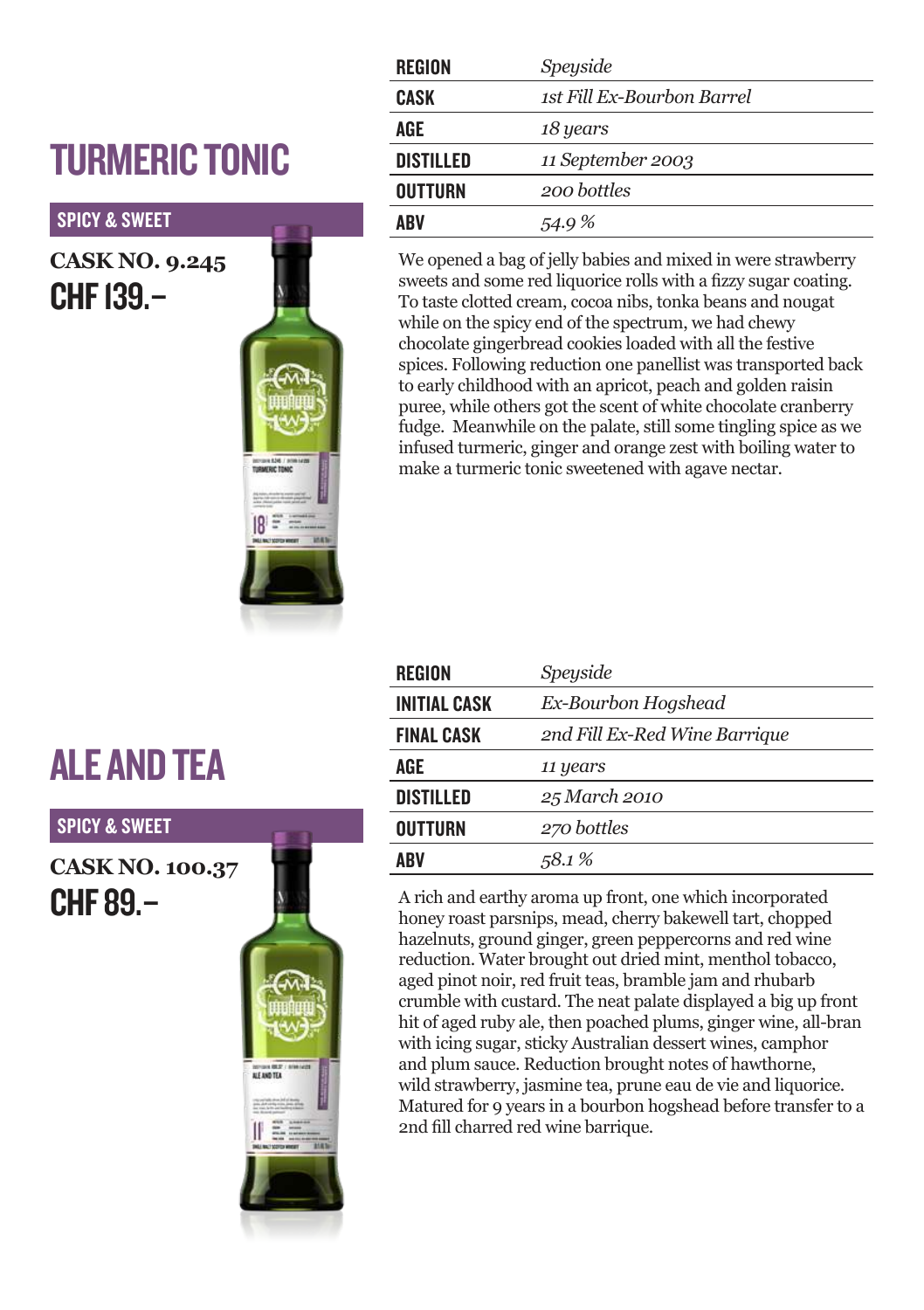

### MERRY CHERRY **SHERRY**

SPICY & DRY

**CASK NO. 41.149** CHF 94.–



| <b>REGION</b>       | <i>Speuside</i>                 |  |  |
|---------------------|---------------------------------|--|--|
| <b>INITIAL CASK</b> | Ex-Oloroso Butt                 |  |  |
| <b>FINAL CASK</b>   | 1st Fill Ex-Bodega Oloroso Butt |  |  |
| AGE                 | 11 years                        |  |  |
| <b>DISTILLED</b>    | 28 June 2010                    |  |  |
| <b>OUTTURN</b>      | 601 bottles                     |  |  |
| ABV                 | 57.8%                           |  |  |

The heady aromas of currants and raisins soaked in sweet sherry joined black cherry clafoutis desserts with butterscotch sweets and ginger. Cherries continued on the palate but now with nuts, charred wood and coriander seeds coated in treacle and citrus zest. Adding water uncovered sultanas, orange segments and baked peaches with fresh almonds, marzipan and creme catalan while salty sea air blew through an open sherry bodega. Within the bodega, complex oloroso flavours of walnuts and porcini mushrooms blended with heavy and oily malt spirit before a dash of lime juice splashed onto oak spices and dry tannins. After spending 9 years in an ex-oloroso butt this was transferred to an ex-bodega 1st fill oloroso butt for the remainder of its maturation.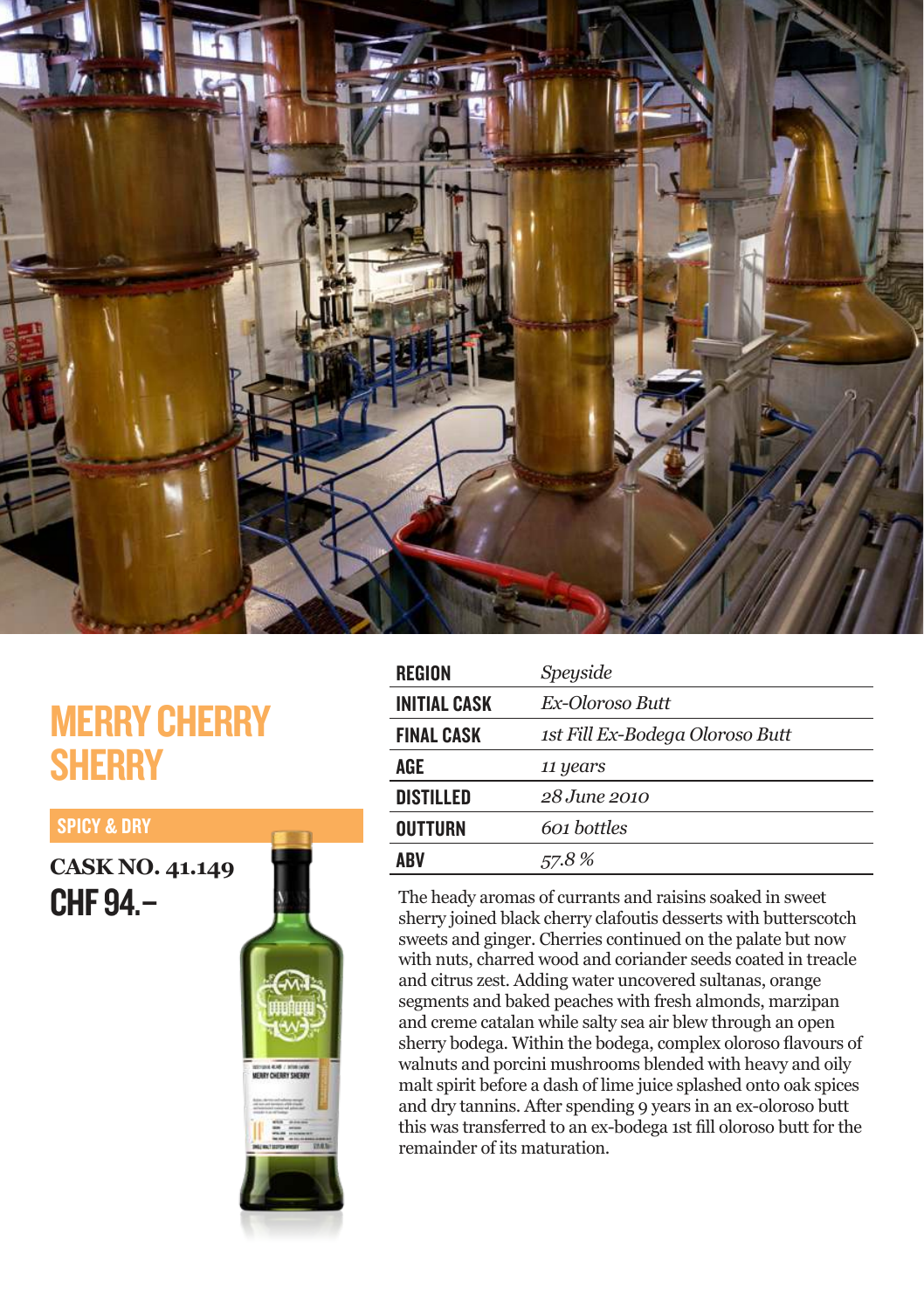### EXOTIC PROBIOTIC!

SWEET, FRUITY & MELLOW

#### **CASK NO. 112.107** CHF 83.–



| REGION    | Highland                   |  |  |  |
|-----------|----------------------------|--|--|--|
| CASK      | 1st Fill Ex-Bourbon Barrel |  |  |  |
| AGE       | 10 years                   |  |  |  |
| DISTILLED | 24 October 2011            |  |  |  |
| OUTTURN   | 201 bottles                |  |  |  |
| ABV       | 60.9%                      |  |  |  |

Wow, we went exotic with a probiotic rhubarb and honey soda, warm miso caramel sauce and lychee flavoured tapioca pearls traditionally used to make the popular Taiwanese drink boba. Talking of bubble tea, on the palate we got a vanilla malted milkshake, lime posset, peach yoghurt and a gooseberry fool. Following reduction, the fragrant floral aroma of apple blossom combining with poached pears in a chocolate sauce prepared us for ooey-gooey cream cheese-glazed hazelnut rye rolls as well as hot salted-buttered crumpets and a Swedish almond caramel cake called "toscakaka", very similar to the German Bienenstich – "bee sting cake"

| Speyside                     |  |  |
|------------------------------|--|--|
| Ex-Bourbon Hogshead          |  |  |
| 1st Fill Ex-Oloroso Hogshead |  |  |
| 15 years                     |  |  |
| 24 March 2006                |  |  |
| 265 bottles                  |  |  |
| 60.9%                        |  |  |
|                              |  |  |

Pomegranate and orange merged with dried apricots and raisins before heavier aromas of manuka honey, cocoa nibs and molasses mixed with strong black tea. Pastry notes of pain au raisins and chocolate sponge fingers arrived on the palate alongside custard and creme brulee topped with cinnamon and cloves. The sweet and rich character remained after adding water, but had now developed into demerara sugar, figs, plums and orange syrup. Fragrant turkish delight now emerged coated in thick chocolate and served with juicy dark fruits, vanilla pods and mulled wine spices with the light fragrance of pot pouri. Matured for 13 years in an ex-bourbon hogshead before transfer to a first fill Spanish oak oloroso hogshead.

### A VOLUPTUOUS VORTEX

#### DEEP, RICH & DRIED FRUITS

**CASK NO. 41.150** CHF 113.–

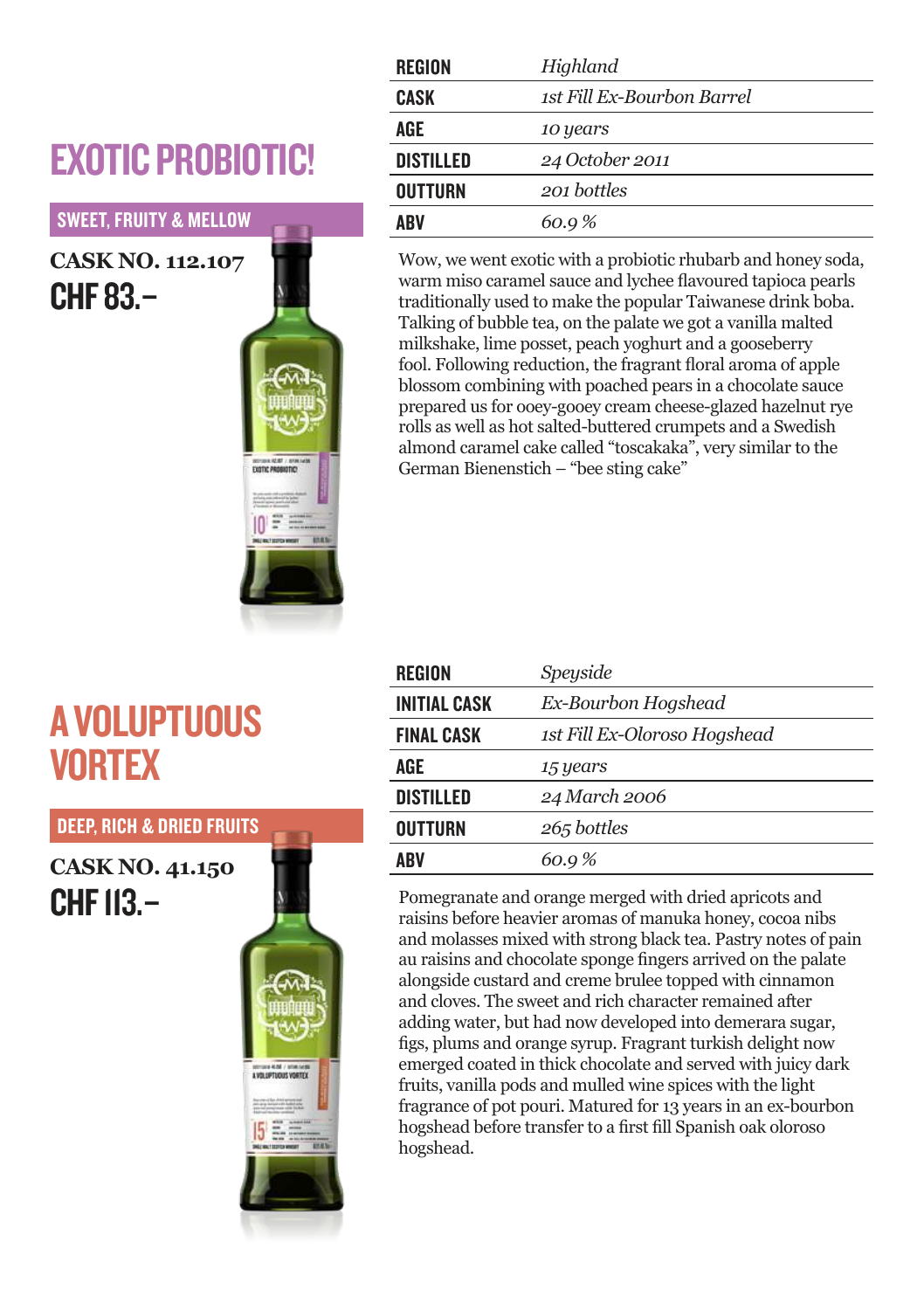### BARBOUR JACKET AND GIN BRIGADE

OILY & COASTAL

#### **CASK NO. 26.202** CHF 92.–



#### REGION *Highland* CASK *1st Fill Ex-Bourbon Barrel* AGE *9 years* DISTILLED *10 April 2012* OUTTURN *234 bottles* ABV *61.1 %*

This rather unusual nose evoked some jolly country folk in Barbour jackets, leaning against the harbour wall, eating dressed crab and sipping gin. The palate had that somewhat characteristic waxy mouth-feel, exotic flavours of raspberry ripple, dark chocolate, orange and manuka honey, with a lovely warming after-glow of white pepper, ginger biscuits, toasted oak and pencil shavings. The reduced nose was clean and inviting – chalky sweets (Edinburgh rock, Refreshers, peppermint crumbles), rose petals and cherry liqueur. The palate now combined floral heathery notes with citric waxiness and cherry flavoured boiled sweets; finishing with humbugs, menthol and a perfumed incense aftertaste.

| REGION              | Speyside                   |  |  |
|---------------------|----------------------------|--|--|
| <b>INITIAL CASK</b> | Ex-Bourbon Barrels         |  |  |
| <b>FINAL CASK</b>   | 2nd Fill Ex-Bourbon Barrel |  |  |
| AGE                 | 25 years                   |  |  |
| <b>DISTILLED</b>    | 26 July 1996               |  |  |
| <b>OUTTURN</b>      | 221 bottles                |  |  |
| ABV                 | 50.6%                      |  |  |
|                     |                            |  |  |

At first nosing the panel noted such aromas as manuka honey, sandalwood, foam sweeties, lemon balm and overripe yellow fruits. A beautiful and exquisitely mature profile we all agreed. Further notes of apple blossom, scone mix and fennel seeds were all detected. With water we got heather flowers, mossy tree bark, flower pollens, sun lotion and crystallised citrus fruits. In time a firmer waxy tone developed. In the mouth it displayed soft peppery warmth, with notes of white tea, buttered toast, waxed canvass and oily cereals. Rich notes of honey, menthol tobacco and dried mango followed. Reduction brought lime jelly, heather honey, sweetheart stout, citrus marmalades and sweet yellow plums. A gorgeous dram! At 22 years of age, we combined selected casks from the same distillery. We then returned the single malt into a variety of different casks to develop further. This is one of those casks.

### **EXCEEDINGLY EXQUISITE**

OLD & DIGNIFIED

**CASK NO. 38.34** CHF 410.–

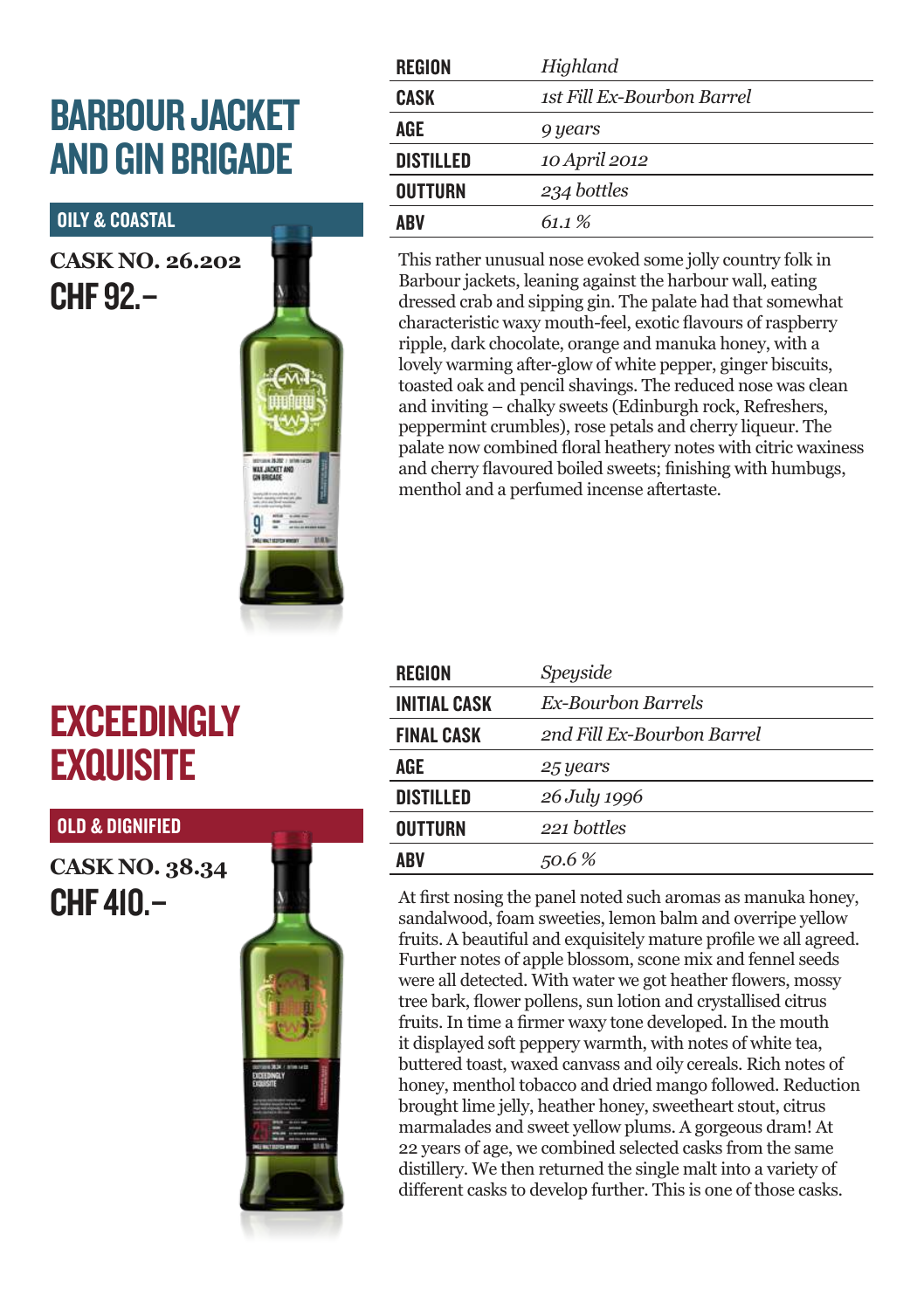| REGION           | <b>Blended Malt</b>                                                                  |  |  |
|------------------|--------------------------------------------------------------------------------------|--|--|
| <b>CASKS</b>     | Matured in a combination of<br>Ex-Bourbon, Pedro Ximenez<br>and Oloroso Sherry Casks |  |  |
| AGE              | 10 years                                                                             |  |  |
| <b>DISTILLED</b> | 27 April 2011                                                                        |  |  |
| <b>OUTTURN</b>   | 2445 bottles                                                                         |  |  |
| <b>ARV</b>       | 50.0 %                                                                               |  |  |

Our latest blended malt is comprised of malt whiskies from the islands of Islay & Orkney. We made use of bourbon barrels and hogsheads, as well as Spanish and American oak sherry hogsheads, which were seasoned with oloroso & Pedro Ximenez wines. The resulting whisky is sweet, rich & intensely smoky, as the medicinal character of Islay peat marries with the floral & earthy smoke of the Orkney isles. We imagined being in the kitchen preparing a blackberry and smoked caramelised red onion chutney while at the same time, sizzling in a wok, a pepper steak stir fry. Sweet and spicy, peppery and smoky on the palate neat, in the wok there were now some garlic shrimps, Spanish chorizo slices all seasoned with the effervescence of a spicy root beer. After the addition of water, we opened a bag of Danish sweet and salty liquorice before biting into a classic Reuben sandwich with smoked pastrami. In the grand finale, the rich cream sherry notes danced the funky chicken with the dark fruity smoky flavours.

| Lowland                      |  |  |
|------------------------------|--|--|
| Ex-Bourbon Hogshead          |  |  |
| 1st Fill Ex-Oloroso Hogshead |  |  |
| 31 years                     |  |  |
| 18 June 1990                 |  |  |
| 184 bottles                  |  |  |
| 56.2%                        |  |  |
|                              |  |  |

After 29 years in ex-bourbon wood, we transferred this into a first-fill Spanish oak Oloroso hogshead. The imprint is obvious – a nose that wafts elegant wood fragrances, Szechwan peppercorns and cashews, chocolate cake, sweet chilli sauce and balsamic glaze on watermelon. The palate bursts with treacle toffee and banoffie pie, sultanas, dates, rum and raisin and Christmas stollen; star anise and wood resins to finish. The reduced nose combines PX sherry, Armagnac and Muscat with fruit cake, crema Catalana, almond cake, apricot jam and orange blossom. The palate now has coconut, dried orange slices, chocolate gingers, toasted oak and banana fritters.

### SMOKUS FRUTICOSUS

#### SMALL BATCH BLENDED MALT

**BATCH 15** CHF 83.–



### SPAIN ON GRAIN

#### OLD & DIGNIFIED

**CASK NO. G8.19** CHF 199.–

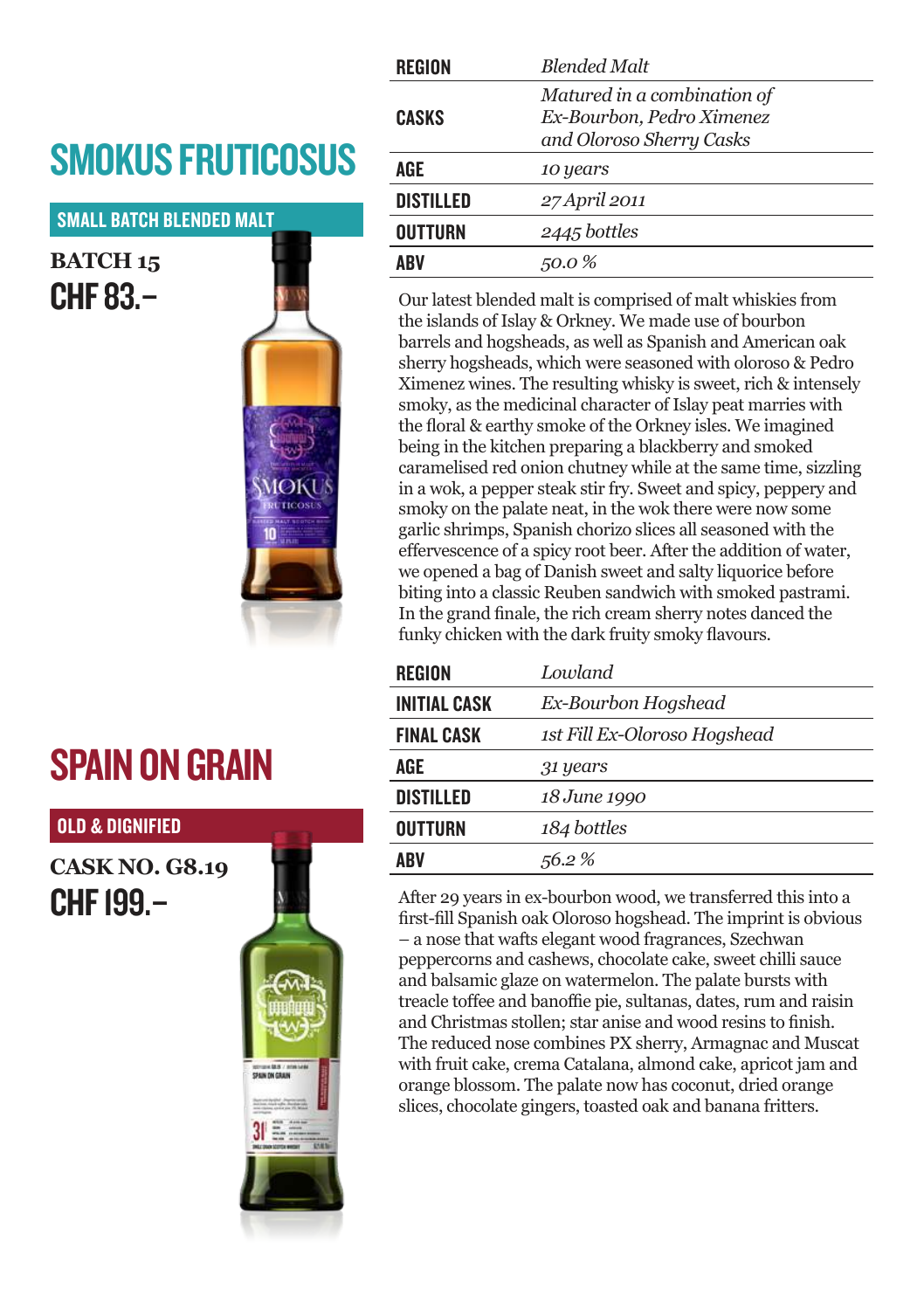### SWEET TOOTH SMOKE

#### LIGHTLY PEATED

#### **CASK NO. 4.327** CHF 108.–



| <b>REGION</b>       | Highland                   |  |  |
|---------------------|----------------------------|--|--|
| <b>INITIAL CASK</b> | Ex-Bourbon Hogsheads       |  |  |
| <b>FINAL CASK</b>   | 1st Fill Ex-Bourbon Barrel |  |  |
| AGE                 | 13 years                   |  |  |
| <b>DISTILLED</b>    | 28 January 2008            |  |  |
| <b>OUTTURN</b>      | 246 bottles                |  |  |
| <b>ABV</b>          | 60.4%                      |  |  |

We imagined preparing a classic 'Aviation Cocktail', with gin, maraschino and crème de violette liqueur, freshly squeezed lemon juice and garnished with a flamed lemon peel. To taste, lightly salted and a lovely sweet floral smoke with a distinct herbal finish. Water added smoked strawberries, oyster sauce and salty sea spray, while on the palate we found sugar cured smoked salmon with a drizzle of honey and teriyaki sauce. At nine years of age, we combined selected casks from the same distillery. We then returned the single malt into a variety of different casks to develop further. This is one of those casks.

| <b>REGION</b>    | Highland            |  |  |
|------------------|---------------------|--|--|
| <b>CASK</b>      | Re-Charred Hogshead |  |  |
| AGE              | 8 years             |  |  |
| <b>DISTILLED</b> | 28 May 2013         |  |  |
| <b>OUTTURN</b>   | 283 bottles         |  |  |
| ABV              | 64.0 %              |  |  |

Typically of these batches, the neat nose suggested allspice, wet earth, freshly poured tarmac and roof pitch. Also charred meats, raw grubby peat smoke, toasted peppercorns and axel grease. A whole bag of smoky fun! An underrated peated single malt we agreed, one which tends to fly under the radar. With water we got confit duck, medicinal herbs, mutton stock and smoked fennel. The palate was full of sweet chilli sauce, smoked peanuts, lamp oil, game meats, tar, rosemary and eucalyptus oil. With water there emerged pine wood smoke, TCP, iodine, heather-tinged peat smoke and dark smoked German rauchbier.

### UNDER THE RUADHAR

**PEATED** 

#### **CASK NO. 16.61** CHF 81.–

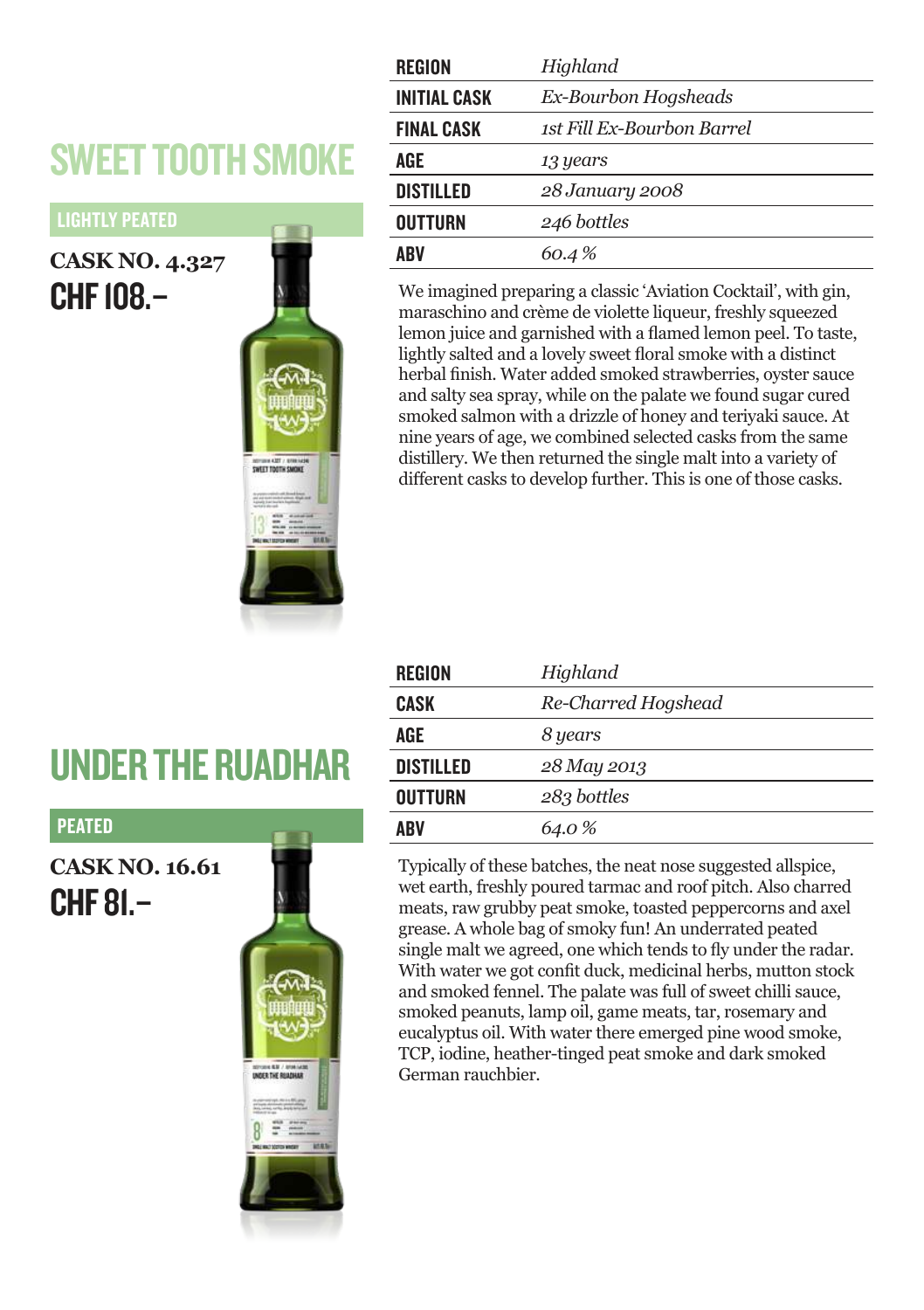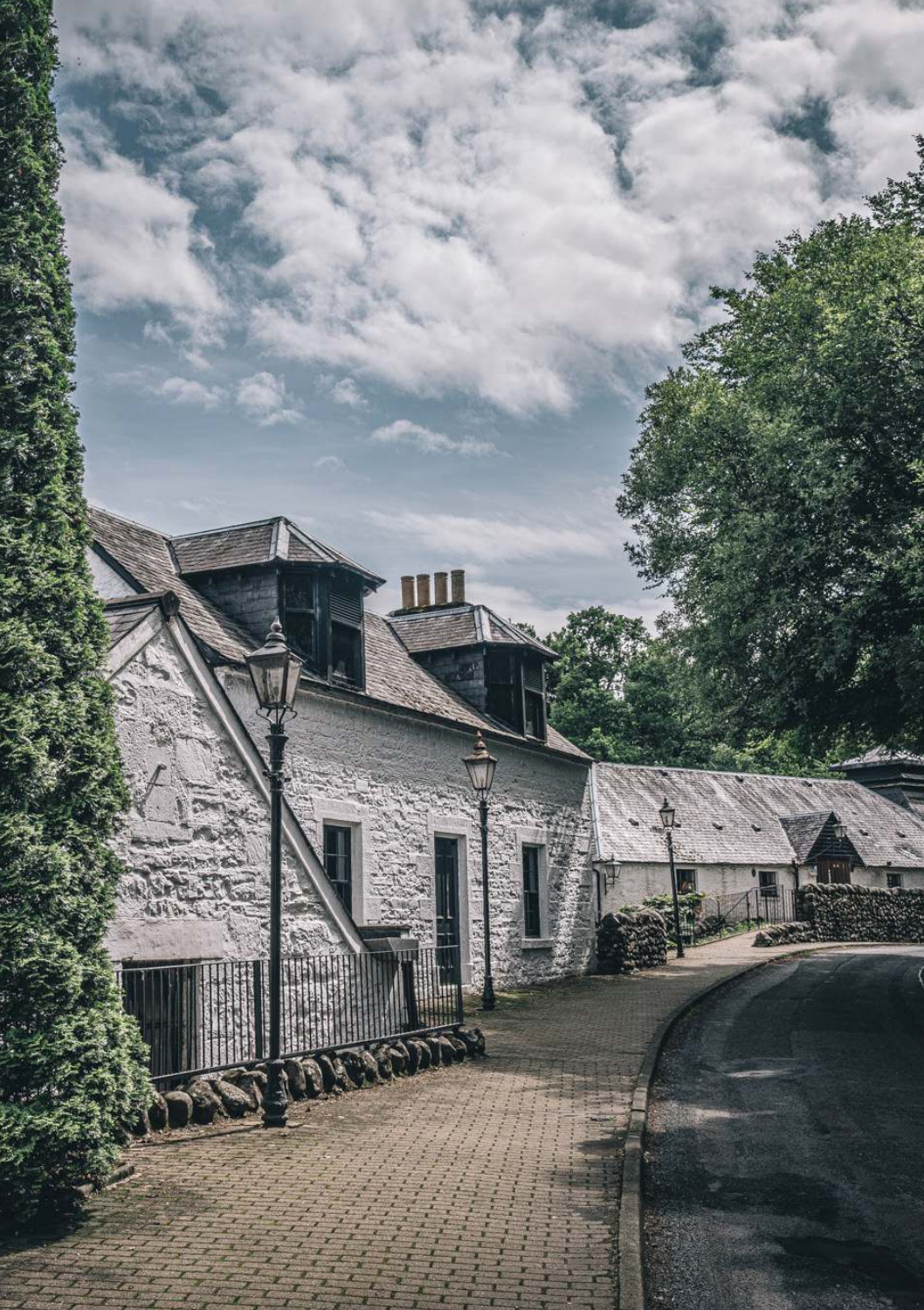### BONFIRE ON A CLYDE **PUFFFR**

HEAVILY PEATED

#### **CASK NO. 53.413** CHF 104.–



| <b>REGION</b>    | Islay                      |
|------------------|----------------------------|
| <b>CASK</b>      | Refill Ex-Bourbon Hogshead |
| AGE              | 10 years                   |
| <b>DISTILLED</b> | 27 April 2011              |
| <b>OUTTURN</b>   | 301 bottles                |
| <b>ABV</b>       | 57.4 %                     |

We lit a bonfire in the autumn forest while imagining, at the same time, a whiff from a Clyde puffer engine room before peat smoked pears and vanilla pods and dry roasted peanuts took centre stage. On the palate it felt like "we varnished our tongues", real intense smoke, medicinal, oily and greasy – truly an experience. After the more then needed dilution, we had a burnt baked apple, blackened bananas wrapped in aluminium foil, and we set a blackberry bush on fire. Still big but much more manageable with a sweet fruity plum wine, liquorice all sorts and in the finish a horseradish/wasabi heat.

### THE FINE PRINT

#### **ORDERS**

We are happy to accept orders by telephone, fax, email or via our online shop. Phone calls in the course of commercial transactions may be recorded.

#### DELIVERY

Deliveries will be carried out via Swiss Post's parcel service. The mailing costs are CHF 8.– for Economy (standard), CHF 10.– for Priority and CHF 20.– for Swiss-Express « Moon ». No mailing costs will be charged on orders over CHF 400.– (mailing by Economy).

#### **COMPLAINTS**

Damaged goods must be returned to the post office immediately, or no later than within 7 days, and the appropriate damage report must be filled in at the post office.

#### EXCHANGES/RETURNS

Your order is binding. As a rule, ordered goods can neither be exchanged nor returned with the exception of goods that have sustained damage in transit, or incorrect deliveries.

#### PRICES

Unless otherwise stated, the prices specified by us (by telephone, in price lists, by email or in the online shop) should always be understood as being in Swiss francs including statutory VAT (VAT No. CHE-249.623.143 TVA). Price information should always be understood as referring to the specified package (in most cases, per bottle). We explicitly reserve the right to change our prices and offers, as well as delivery options.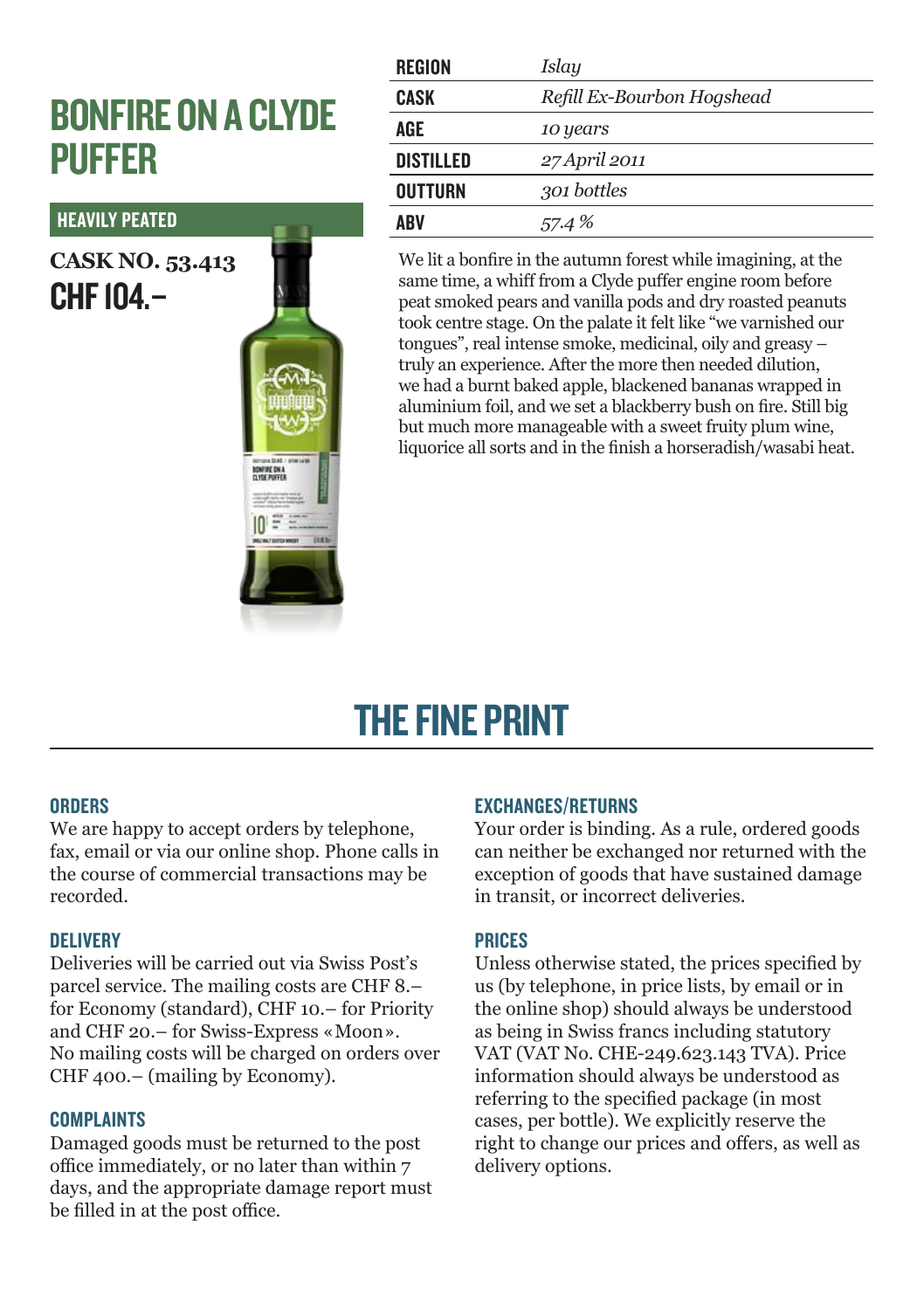

### **TASTINGS**

TIMES TASTINGS<br><sub>19:00</sub> to 22:00 At our tastings 5 whiskies will be presented. Some of them might have appeared in the Outturn, some might be surprises. We will also serve you bread and cheese.

You will then have the opportunity to buy drams of other whiskies from the currently available range and purchase bottles.

Price per person CHF 60.–.

| <b>DATE</b>            | <b>CITY</b>       | I OCATION                                            |
|------------------------|-------------------|------------------------------------------------------|
| Friday, 16 September   | Zurich            | Zentrum Karl der Grosse, Kirchgasse 14               |
| Thursday, 22 September | <b>Basel</b>      | Zunftsaal im Schmiedenhof, Rümelinsplatz             |
| Friday, 23 September   | <b>Bern</b>       | Gesellschaft zum Distelzwang, Gerechtigkeitsgasse 79 |
| Thursday, 29 September | <b>Lucerne</b>    | Hotel Schweizerhof, Schweizerhofquai                 |
| Friday, 4 November     | <b>Basel</b>      | Zunftsaal im Schmiedenhof, Rümelinsplatz             |
| Thursday, 10 November  | Zurich            | Zentrum Karl der Grosse, Kirchgasse 14               |
| Friday, 11 November    | <b>Bern</b>       | Gesellschaft zum Distelzwang, Gerechtigkeitsgasse 79 |
| Friday, 18 November    | <b>St. Gallen</b> | Militärkantine, Kreuzbleicheweg 2                    |
| Thursday, 1 December   | <b>Bern</b>       | Gesellschaft zum Distelzwang, Gerechtigkeitsgasse 79 |
| Friday, 2 December     | <b>Basel</b>      | Zunftsaal im Schmiedenhof, Rümelinsplatz             |
| Thursday, 8 December   | Zurich            | Zentrum Karl der Grosse, Kirchgasse 14               |
| Friday, 9 December     | <b>Lausanne</b>   | Tibits (1st floor), Place de la Gare 11              |
| Friday, 16 December    | Lucerne           | Hotel Schweizerhof, Schweizerhofquai                 |

RESERVATIONS RESERTEQUIRED<br>ARE REQUIRED<br>FOR ALL EVENTS Please buy your ticket online, by phone or email. Places are guaranteed only when paid. We cannot accept cancellations; however, if there is a waiting list, we will try to find another member to take your place. We reserve the right to cancel an event if participation is insufficient. Participants at tastings must be at least 18 years of age. Members can buy tickets for and bring guests along.